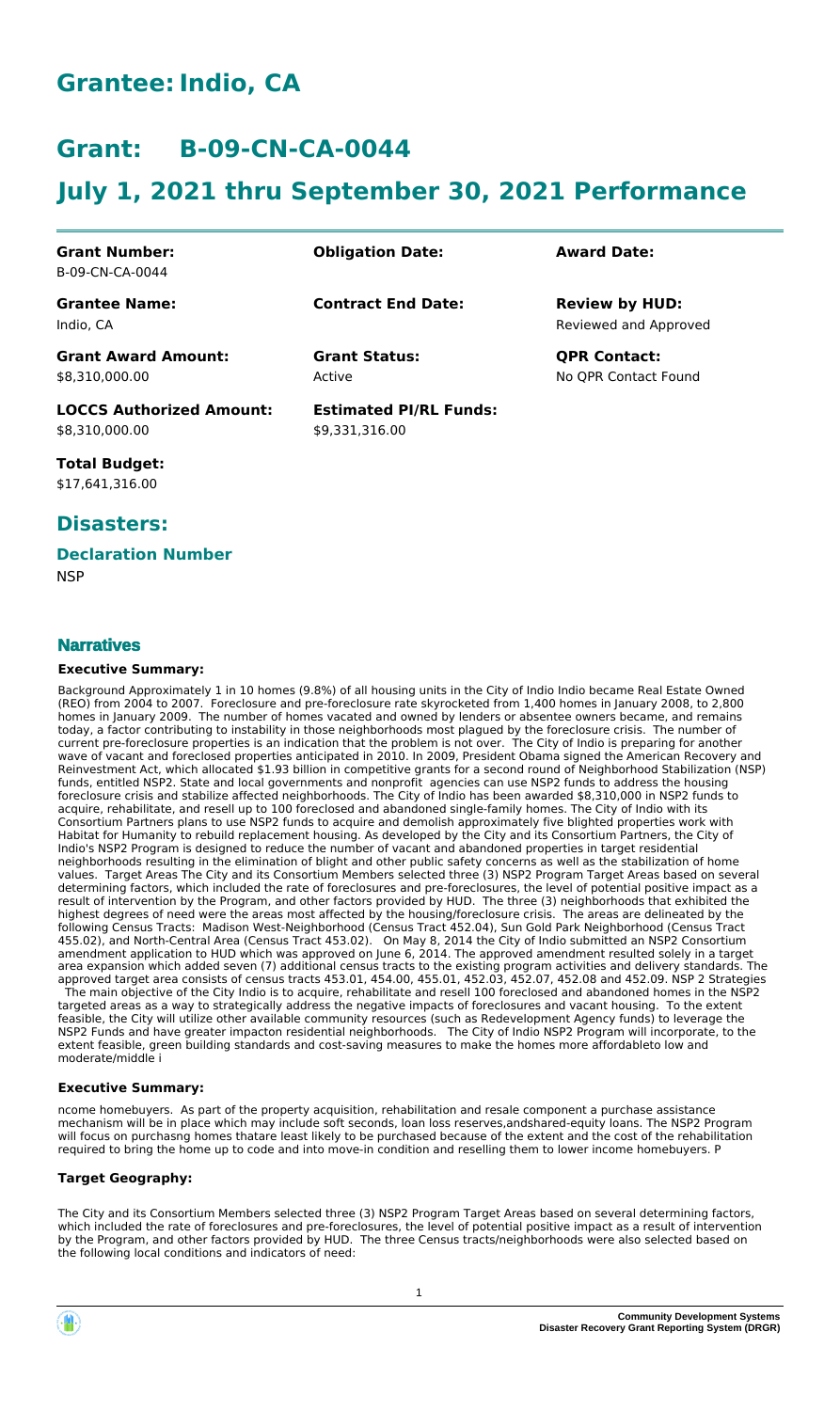- As of July 2009, foreclosure rates topped at 30.5%;
- As of July 2009, 27% of mortgages were high-cost and high-leveraged.
- , • Price change between peak housing value and December 2008 housing was minus 40.1% (-40.1%);
- , • 80.5 % percent of families living in these three census tracts were low to moderate income families.

, • This fact is reflected in the high percentage of students qualifying for free or reduced price lunches in all three schools located in the target neighborhoods as shown below:

James Madison Elementary: 70%, Andrew Jackson Elementary: 87%, and Hoover Elementary: 94%.

All of Sungold Park and North-Central and a portion of Madison-West are located in State-designated Enterprise Zones. All of Sungold Park and North-Central, and a portion of Madison-West are located in the City of Indio Merged Redevelopment Area. On June 6, 2014 because of the shortage of available REO properties throughout the older and geographic core of the City, the NSP2 Consortium expanded the target areas to those adjacent census tracts which similarly reflect the neighborhood characteristics of the initial three. The approved target area consists of census tracts 453.01, 454.00, 455.01, 452.03, 452.07, 452.08 and 452.09.

#### **Program Approach:**

,

,

,

Program Approach: The NSP2 Program will be implemented through public and private partnerships, with mortgage lenders, the City of Indio, the Indio Redevelopment Agency, and Rancho Housing Alliance, Inc. The Indio NSP2 will program transform blighted, foreclosed vacant properties through rehabilitation. A key feature of the City of Indio NSP2 approach will focus on homes least likely to be purchased because of the amount of the rehabilitation required. By purchasing and providing incentives to purchase these properties the City of Indio will remove some of the worst eyesores and opportunities for criminal activities from the target area neighborhoods. Stability will result in increased community pride and pride results in higher standards for property upkeep, crime prevention and commitment to safety. The two programs below can be used in combination or separately from each target area. (1) Acquisition, Rehabilitation and Resale Program The Acquisition, Rehabilitation and Resale Program will be operated by Rancho Housing Alliance, Inc (RHA) a nonprofit 501(c)(3), Consortium member. RHA will acquire abandoned and foreclosed properties from the National Stabilization Trust and will rehabilitate them and offer them for sale to eligible homebuyers. RHA and the City will also utilize information from Indio's Foreclosed Property Registration and Mitigation Program. This program requires banks and lenders to maintain and register all vacant foreclosed properties with the Indio Police Department. The registered properties list will be used as one tool to identify and analyze vacant properties for NSP2 program participation. RHA has already accumulated a first-time homebuyer waiting list of 2,200 families. This waiting list will be used as one tool to match families with NSP2 properties. RHA will work with the City of Indio Redevelopment Agency to utilize \$425,000 dollars to rehabilitate foreclosed properties in the target neighborhoods. The prospective buyers will be required to attend pre-acquisition and post acquisition HUD-certified homebuyer counseling. All moderate rehabilitation work will include the purchase of Energy Star products and appliances. This includes refrigerators, dishwashers, washing machines, light bulbs, light fixtures, and water heaters, which may include gas tanks, tankless models, heat pumps, and solar with electric back-up, heating and cooling systems, and roof products. (2) Acquisition, Demolition and Redevelopment Program The City of Indio with the help of RHA will oversee the acquisition of properties through REO lenders and real estate brokers. The residential properties may be in such bad conditions that they will need to be demolished. The City and RHA wil work with Habitat for Humanity to rebuild affordable replacement housing for families earning at or below 50% AMI. The City of Indio with the help of RHA will oversee the construction to make sure that it meets all construction/permit and affordability requirements. Continued Affordability for NSP2 Funded Homeownership Properties To ensure continued affordability for NSP funded properties sold to homeowners,the City of Indio is adopting HUD's recapture provision. Targeted income-eligible first time homebuyers will earn less than 50%, 80%, and not more than 120% Area Median Income and will be assisted through soft seconds, loa

#### **Program Approach:**

n loss reserves, and shared-equity loans. The amount of the assistance will be dependent on the sales prices and household debt capacity. Should there be an affordability gap, some portion of the original investment in rehabilitation funds will remain in the property as a silent second (no monthly payments due, and a proportionate equity share mechanism in lieu of interest) to be repaid upon change in title or status as owner-occupied housing. The property will have a recorded lien

#### **Consortium Members:**

Consortium Members: City of Indio (Lead Agency):

The City of Indio is the lead applicant for this NSP2 grant proposal and is a unit of general local government.

Rancho Housing Alliance (Non-profit Partner):

Rancho Housing Alliance, Inc. is a Consortium Member and is a non-profit organization which will help implement various parts of the program as described above.

Redevelopment Agency of the City of Indio (Redevelopment Agency Partner):

The Redevelopment Agency of the City of Indio is a Consortium Member. The City Council Members of the Indio City Council are also designated, and serve, as the Redevelopment Agency of the City pursuant to California Health and Safety Code Section 33200.

#### **How to Get Additional Information:**

To obtain additional information regarding the City's NSP2 Program, Please write visit or call:

City of Indio 100 Civic Center Mall Indio, CA 92201 (760) 391-4120 www.indio.org

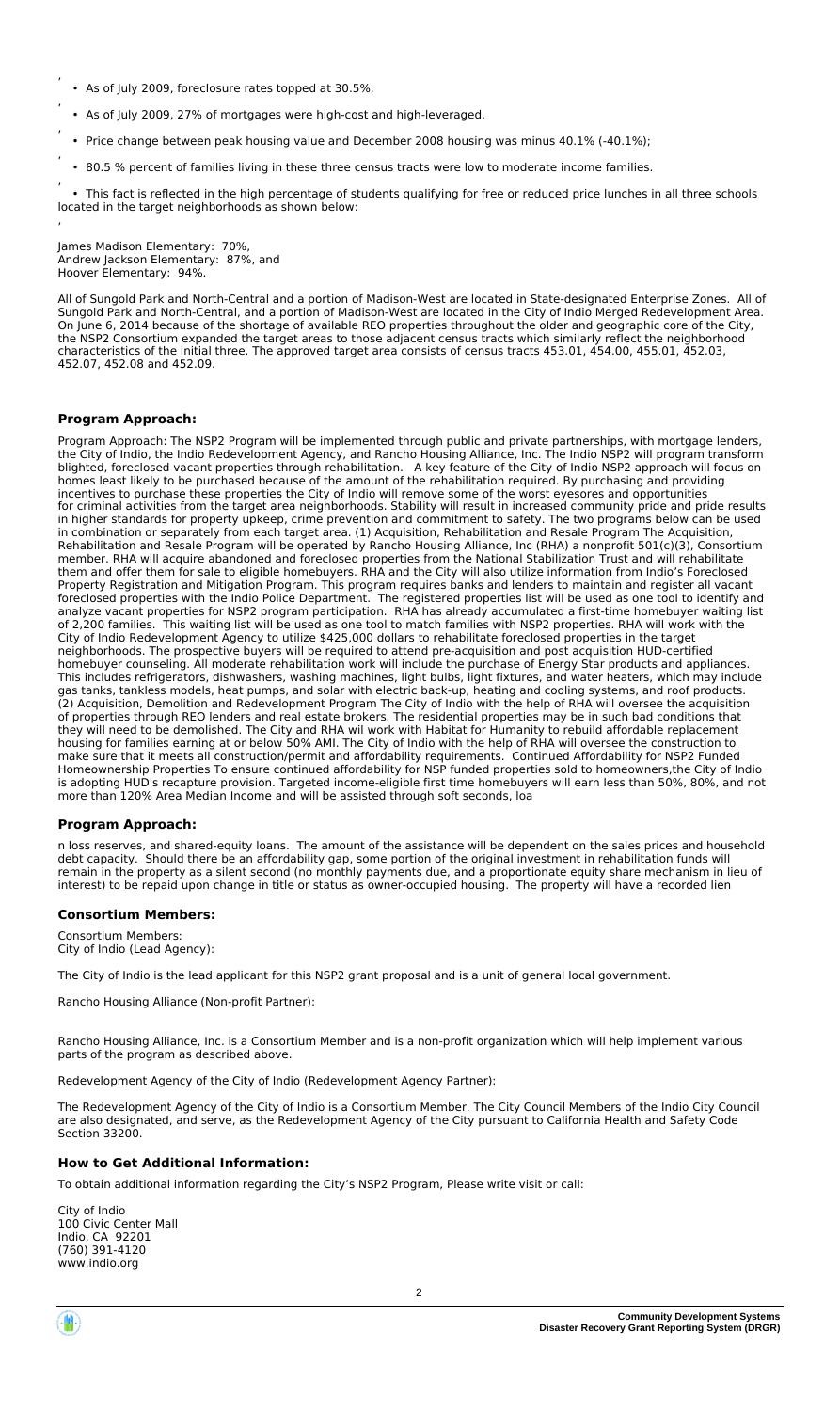Rancho Housing Alliance, Inc. 53-990 Enterprise Way, Suite 1 Coachella, California 92236 (760) 391-5050 / Fax (760) 5100

**Funds Expended**

| <b>Overall</b>                                     | <b>This Report Period</b> | <b>To Date</b>  |
|----------------------------------------------------|---------------------------|-----------------|
| <b>Total Projected Budget from All Sources</b>     | \$0.00                    | \$17,333,900.00 |
| <b>Total Budget</b>                                | \$0.00                    | \$17,333,900.00 |
| <b>Total Obligated</b>                             | \$0.00                    | \$17,333,900.00 |
| <b>Total Funds Drawdown</b>                        | \$0.00                    | \$16,421,131.82 |
| <b>Program Funds Drawdown</b>                      | \$0.00                    | \$8,310,000.00  |
| <b>Program Income Drawdown</b>                     | \$0.00                    | \$8,111,131.82  |
| <b>Program Income Received</b>                     | \$0.00                    | \$9,349,931.77  |
| <b>Total Funds Expended</b>                        | \$0.00                    | \$16,746,387.52 |
| <b>HUD Identified Most Impacted and Distressed</b> | \$0.00                    | \$0.00          |
| <b>Other Funds</b>                                 | \$0.00                    | \$0.00          |
| <b>Match Funds</b>                                 | \$0.00                    | \$0.00          |
| Non-Match Funds                                    | \$0.00                    | \$0.00          |

| <b>Overall</b>                | <b>This Period</b> | <b>To Date</b>  |  |
|-------------------------------|--------------------|-----------------|--|
| City of Indio1                | \$0.00             | \$2,050,828.38  |  |
| City of Indio2                | \$0.00             | \$0.00          |  |
| Rancho Housing Alliance, Inc. | \$0.00             | \$14,695,559.14 |  |

## **Progress Toward Required Numeric Targets**

| <b>Requirement</b>                       | <b>Target</b>   | <b>Projected</b> | <b>Actual</b>  |
|------------------------------------------|-----------------|------------------|----------------|
| <b>Overall Benefit Percentage</b>        | 99.00%          | $.00\%$          | $.00\%$        |
| <b>Minimum Non Federal Match</b>         | \$.00           | \$.00            | \$.00          |
| <b>Overall Benefit Amount</b>            | \$15,772,606.74 | \$.00            | \$.00          |
| <b>Limit on Public Services</b>          | \$.00           | \$.00            | \$.00          |
| <b>Limit on Admin/Planning</b>           | \$831,000.00    | \$1,709,390.00   | \$1,698,777.85 |
| <b>Limit on Admin</b>                    | \$.00           | \$1,709,390.00   | \$1,698,777.85 |
| <b>Most Impacted and Distressed</b>      | \$.00           | \$.00            | \$.00          |
| <b>Progress towards LH25 Requirement</b> | \$4,410,329.00  |                  | \$5,219,349.70 |

## **Overall Progress Narrative:**

During the Reporting Period, the City continued to maintain the City's final NSP2 purchase/rehab/resale home. The City also worked with its NSP2 Consultant to identify a qualified LH25 homebuyer. It is contemplated the home will be sold during the next Reporting Period. The City has also been working with a HUD technical support consultant to complete reconciliation that is necessary for Program Close-out.



or